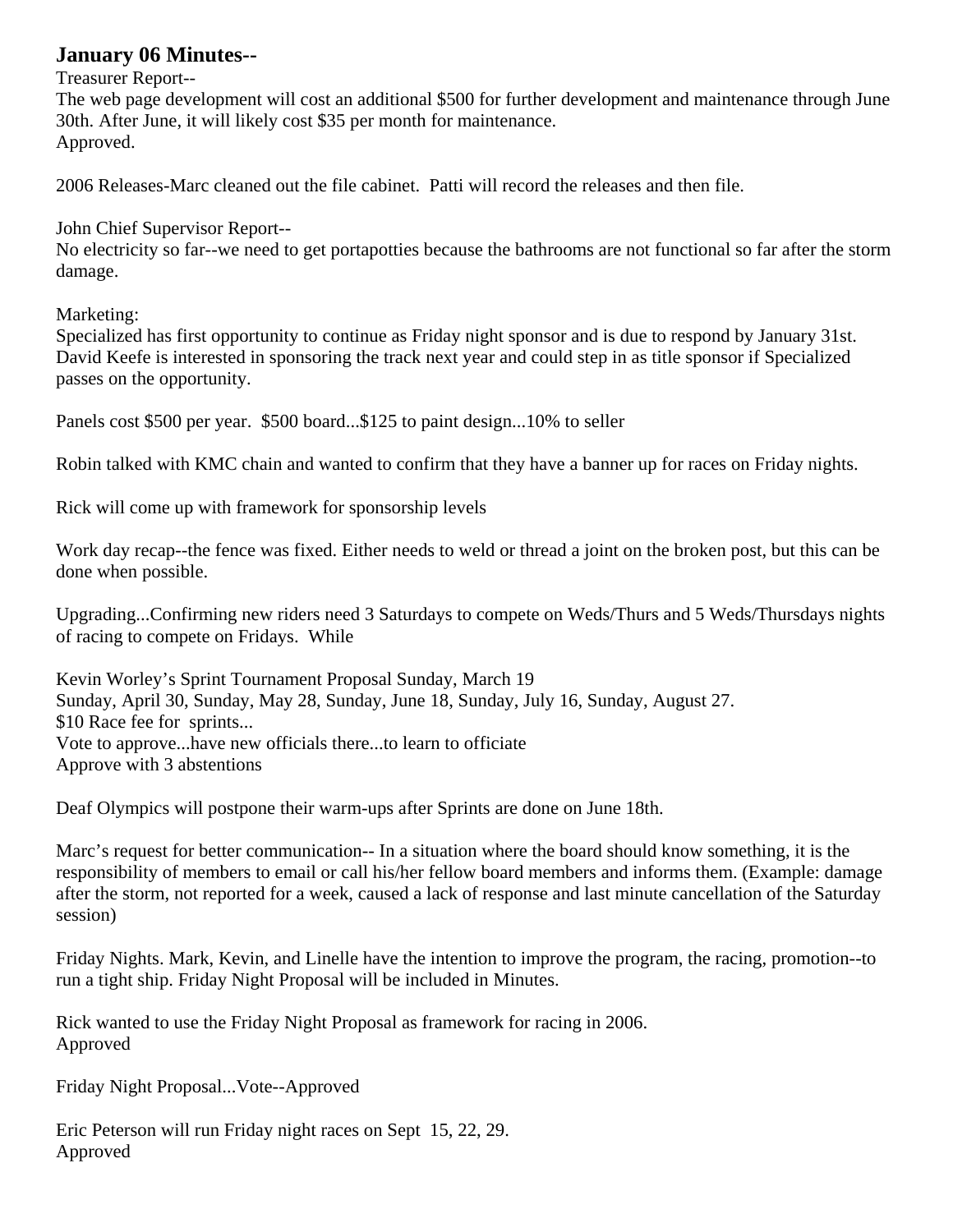The goal of the Friday Night race series is to produce the best quality racing possible. This should produce interesting and exciting racing for the spectators and challenging racing for the racers themselves. Some steps to achieve this basic goal are:

- 1. Racing starts on time.
- 2. Minimal time gaps between races.
- 3 .Entry fees are kept reasonable to encourage more racers.
- 4. Good prizes including merchandise and prize money.
- 5. Good announcing.

 These steps can be accomplished and demonstrated during the first month of racing. Once these steps have been made, we should see more spectators, increased sponsorship and greater community interest in track cycling. It may take several years to achieve what we envision, which is basically a similar program to that at T-Town, but if we loose focus of these goals, the program will not improve and may even slip back to what is has been in the past,

 Historically, Friday night racing at Hellyer Park has been a personality driven venture. It is the goal of this proposal to create a race program that is independent of the individual(s) promoting or directing any specific Friday night race. This proposal will attempt to construct a framework for near term and future racing that will grow the sport of track racing at the Hellyer Park Velodrome. A really successful Friday Night will enhance all of the other programs. This is our showpiece.

## GENERAL

1. The 2006 Friday Night Breakaway racing program at the Hellyer Park Velodrome will be managed, in partnership with the Northern California Velodrome Association board of directors, (NCVA BOD) by a team of three race directors, Linelle Northcott, Mark Rodamaker, and Kevin Worley, hereafter known as the Race Directors. In general, each director will run about one third of the Friday nights. Responsibilities of all partners will be outlined below.

2. The Race Directors will be paid a fee of \$100.00 per Friday Night Breakaway race

3. The Race Directors will be the sole race directors for the 2006 Friday Night Breakaway racing program, unless, at their discretion, a substitute race director is assigned to run special races, or act as a substitute race director in the case of the absence of the Race Directors.

4. The 2006 Friday Night Breakaway racing program will run 15 weeks, starting on June 2, 2006 and ending on September 8, 2006.

5. While the events require each racer to present a current USCF license and the officials are also USCF licensed, the events are not USCF. The promoters will not be applying for USCF race permits or dealing with the USCF in any way. It is not planned to run any USCF District Championship events on these Friday nights.

#### ADMINISTRATION & ACCOUNTING